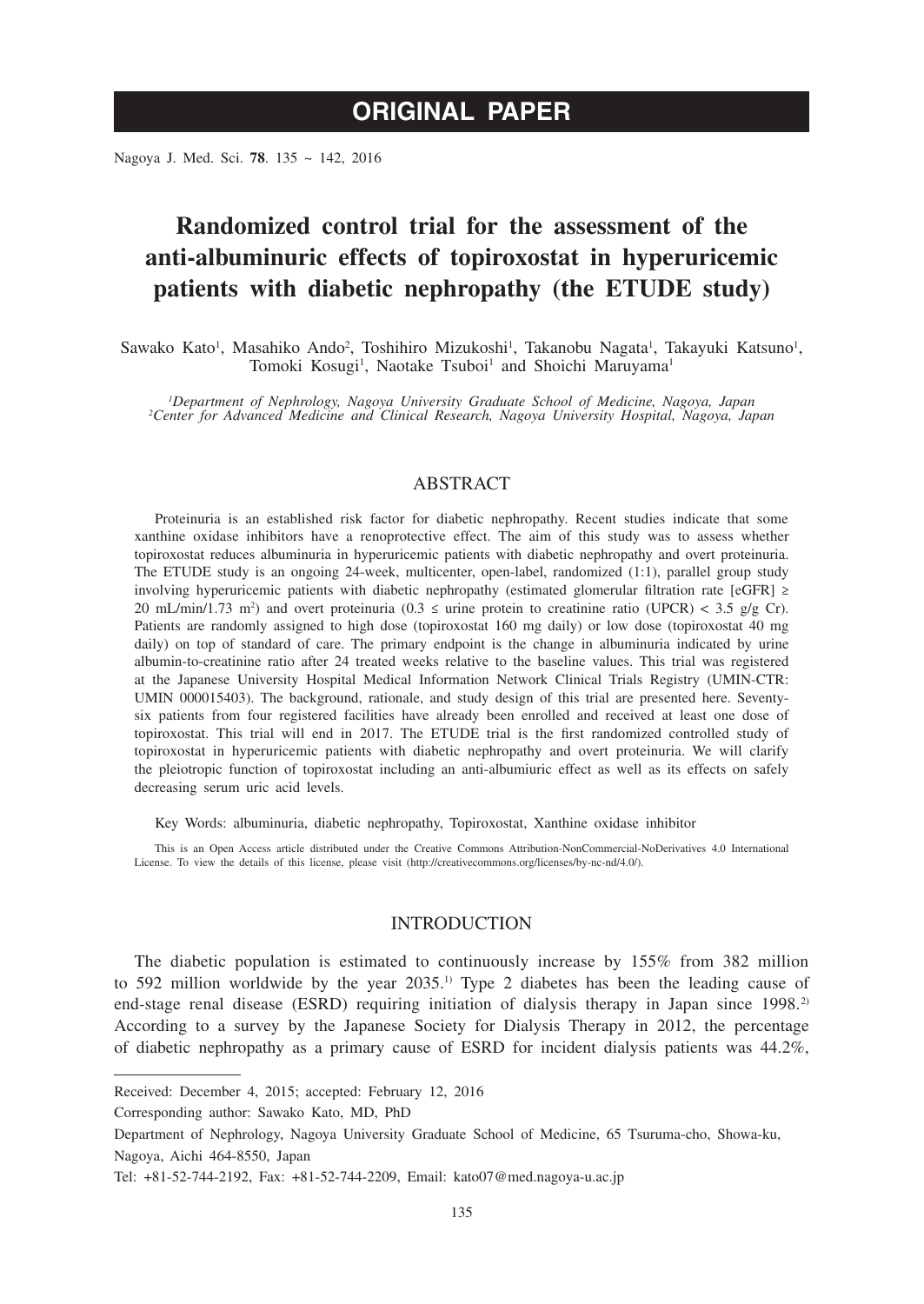#### Sawako Kato *et al.*

while diabetic nephropathy has also become the most common primary disease among whole maintenance dialysis patients  $(37.1\%)$ .<sup>3)</sup>

While the current golden standard therapy for diabetic nephropathy is still to control blood pressure using renin-angiotensin system antihypertensive (RAS) agents and to optimize hyperglycemia,4) the efficacy for prevention against ESRD is still unsatisfactory, hence we should explore promising agents having renoprotective effects. Among these agents, it has been reported that some anti-diabetic drugs have direct renoprotective effects beyond glycemic control and act as antioxidant inflammatory modulators.5) Bakris *et al.* recently reported that finerenone, a novel non-steroidal, highly selective mineralocorticoid receptor antagonist demonstrated improvement in albumin-creatinine ratios.<sup>6)</sup> There has been a great deal of evidence that oxidative stress and inflammation may promote renal function deterioration.<sup>7)</sup> We have also recently demonstrated that the addition of the mineralocorticoid receptor antagonist to conventional antihypertensive treatment including a RAS agent resulted in a significant reduction in albuminuria in Japanese patients with diabetic nephropathy in our randomized control study.<sup>8)</sup> In this trial, we also clarified that this anti-albuminuric effect synchronized improvement of tubulointerstitial injuries and decreased local RAS activity in the kidney, $8$ ) which may be considered to be associated with oxidative stress and inflammation.<sup>9)</sup>

In recent years, xanthine oxidase inhibitors (XOis) have received much attention in the area of diabetic nephropathy in both clinical<sup>10)</sup> and non-clinical research.<sup>11)</sup> Although allopurinol, a representative XOi accepted as the clinical standard for treatment of gout since the 1960s, has the potential to improve endothelial dysfunction and reduce oxidative stress,<sup>12)</sup> it is also associated with severe side effects. Recently, it has been reported that compared to placebo, topiroxostat, a selective XOi, showed statistically significant reduction in albuminuria in patients with hyperuricemia and moderate renal insufficiency in a clinical trial from Japan.<sup>13)</sup> Thus, we aimed to clarify whether topiroxostat shows anti-albuminuric effects in hyperuricemic patients with diabetic nephropathy as well.

In this ongoing randomized controlled study, we will evaluate the anti-albuminuric effects of topiroxostat in Japanese hyperuricemic patients with diabetic nephropathy and overt proteinuria in the ETUDE trial (Effect of Topiroxostat on Urinary albumin in hyperuricemic patients with Diabetic nEphropathy).

## **METHODS**

#### *Trial design*

The ETUDE study is a multicenter, open-label, randomized (1:1), parallel group study comparing the effects of topiroxostat 160 mg daily with topiroxostat 40 mg daily on top of standard of care in hyperuricemic patients with diabetic nephropathy and overt proteinuria. This trial was registered at Japanese University Hospital Medical Information Network Clinical Trials Registry (UMIN-CTR: UMIN 000015403). The protocol of the study was approved by the following ethical committees: Nagoya University Graduate School of Medicine (No. 2014-0160), Ogaki Municipal Hospital (No. 4), Kasugai Municipal Hospital (No. 189), and Chubu Rosai Hospital (No. 201411-01). All patients provide written informed consent to participate in this study after they have received information of the purpose of this study as well as the potential risks and benefits.

#### *Patients*

We have been recruiting study subjects since September 2014. Inclusion criteria are 1) diag-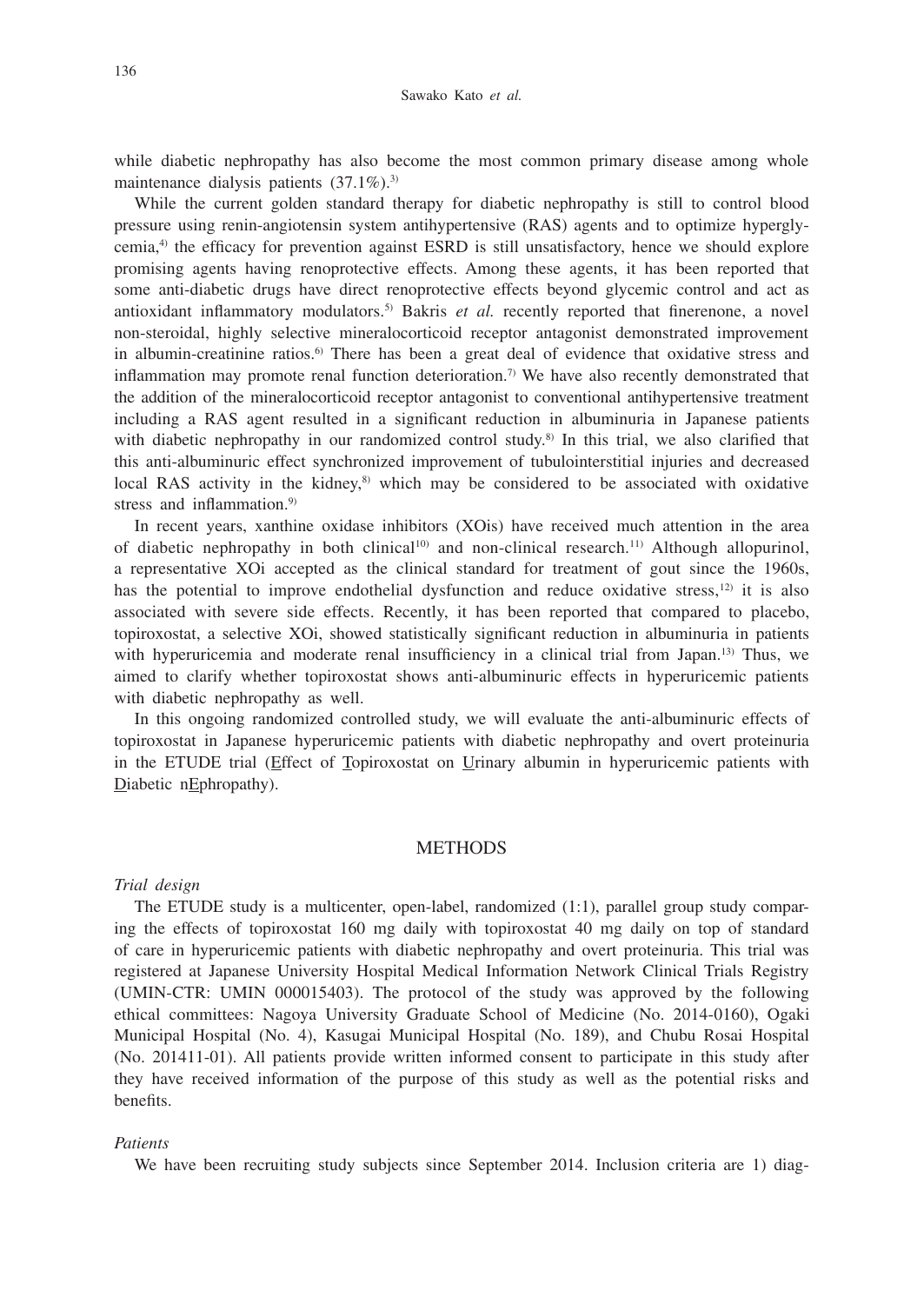nosis of diabetes, 2) hyperuricemia, 3) 0.3 ≤urine protein to creatinine ratio (UPCR) <3.5 g/g Cr, 4) estimated glomerular filtration rate (eGFR)  $\geq 20$  mL/min/1.73 m<sup>2</sup>, 5) on diet and exercise therapies for more than 8 weeks prior to providing informed consent, 6) age 20 years and older, and 7) outpatient status (not planning to be hospitalized).

Patients are excluded from this study if they have 1) poorly-controlled glycemia, 2) taken oral or intravenous steroid agents, 3) other kidney diseases except diabetic nephropathy (exception: a patient with findings suggestive of nephrosclerosis), 4) cancer (exception: a patient who is fully recovered from cancer), 5) systemic diseases except diabetes which induce proteinuria (for example; connective tissue disease, vasculitis, or amyloidosis), 6) a history of gouty arthritis during the 6 months prior to providing informed consent, 7) double the normal level (defined by the upper limit of normal of each testing facility) of alanine aminotransferase (ALT) or aspartate aminotransferase (AST), or 8) active chronic hepatitis C or B, and 9) cirrhosis. Those patients judged to be inadequate to participate in this study based on the primary doctor's judgment are excluded.

### *Registration and randomization*

Patients are enrolled via a web-based registration and follow-up system developed by the Center for Advanced Medical and Clinical Research of the Nagoya University Hospital, Aichi, Japan. Once a primary doctor who is a registered member of this research project obtains a patient's consent, he has access to the registration system of this study and enters required information at enrollment. The system automatically evaluates the eligibility of each patient and randomly assigns patients to either the high dose group (Group G; 160 mg daily) or the low dose group (Group L; 40 mg daily) of topiroxostat. The allocation ratio is 1:1 and a dynamic allocation strategy using a minimization method is used. The stratifying factors for randomization are proteinuria (>0.5 g/g Cr or ≤0.5 g/g Cr), abnormal eGFR (>40 mL/min/1.73 m<sup>2</sup> or ≤40 mL/  $min/1.73$   $m^2$ ), and the hospital to which the patients belong.

## *Study medication*

Eligible participants are randomly assigned (1:1) to Group G (160 mg daily) or Group L (40 mg daily) of topiroxostat. After a run-in period of up to 8 weeks, we administer topiroxostat 20 mg orally twice daily for 4 weeks to Group G patients, and we dose-up topiroxostat 40 mg orally twice daily for the next 4 weeks, then further dose-up topiroxostat 40 mg orally twice daily for 16 weeks. In contrast, for Group L patients, we maintain topiroxostat treatment at 20 mg orally twice daily for 24 weeks. The dosage and administration for topiroxostat in the high-dose group are determined on the basis of the Japanese Ministry of Health, Labor, and Welfare approved dosage provided on the package leaflet for topiroxostat and in accordance with a previous report.13) The administration of topiroxostat is in the morning and in the evening. A change in type or dose of prior antihyperuricemic/anti-gout drug; antituberculosis drugs, which affect the level of serum urate; immunosuppressive drugs, which affect the level of serum uric acid; and any drug with a potential interaction with topiroxostat is prohibited throughout the study. Changes in type or dose of prior RAS antihypertensive drugs and diuretics is restricted throughout the study. The study flowchart is shown in Figure 1.

#### *Outcome*

The primary endpoint of the protocol is the change in albuminuria indicated by the urine albumin-to-creatinine ratio (UACR) after 24 weeks of treatment relative to the baseline values. The secondary endpoints are change in UACR after 24 weeks of treatment relative to each visit (4, 8 and 12 weeks), and change in UPCR after 24 treated weeks relative to each visit (0, 4,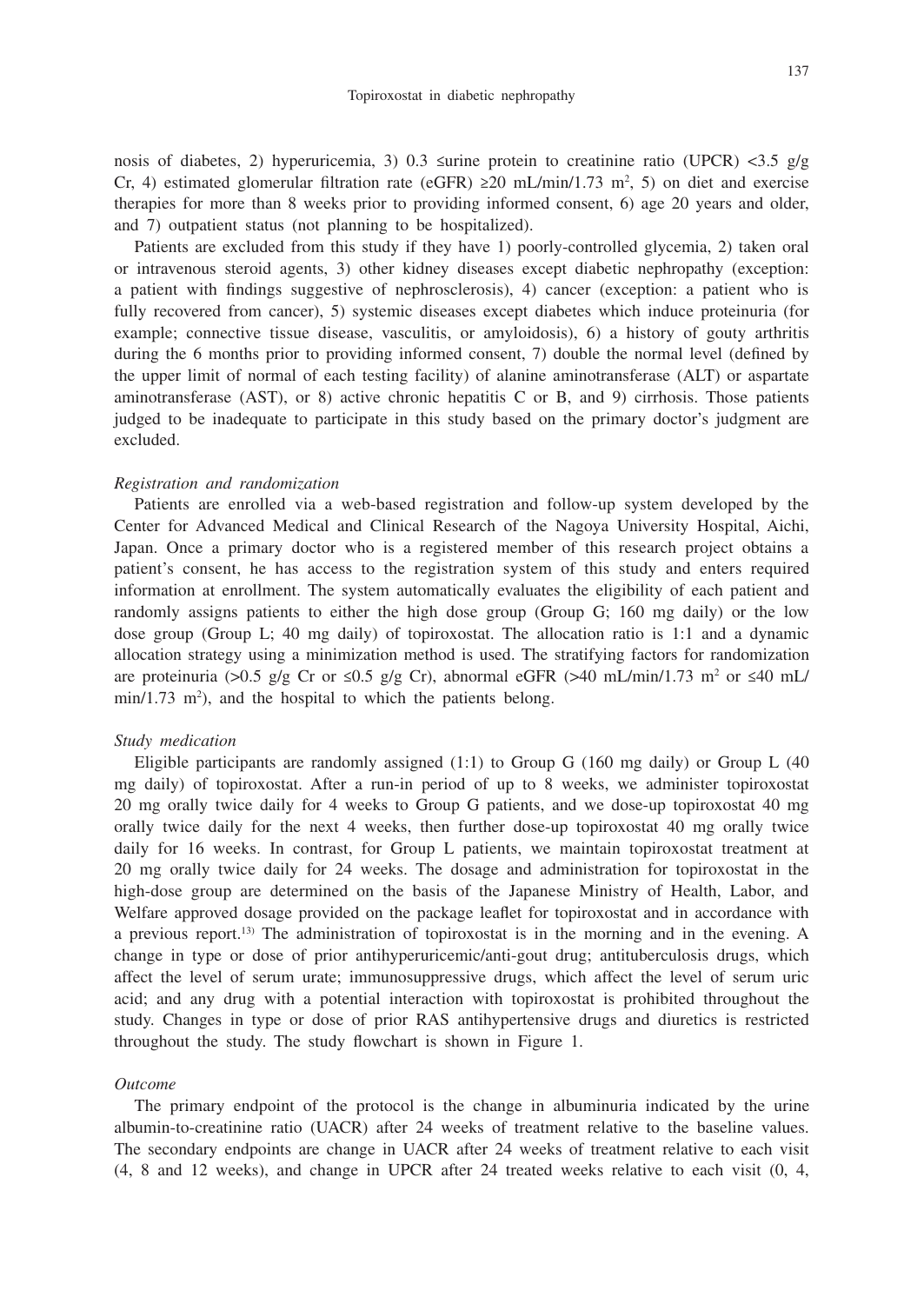

**Fig. 1** Flowchart of the current trial.

8 and 12 weeks). Changes in systolic blood pressure and diastolic blood pressure, glycosylated hemoglobin (HbA1c), eGFR, serum urate, and L-type fatty acid binding protein (L-FABP) are assessed after 24 weeks of treatment relative to the baseline values as the secondary endpoints. Moreover, rate of adverse drug reaction is also set as the secondary endpoint.

### *Follow-up*

After an 8-week run-in period, follow-up visits are conducted at 4 weeks, 8 weeks, 12 weeks, and at 24 weeks as a final visit after study commencement, and data about adverse events, drug adherence, physical examination, blood pressure, and serum uric acid (sUA), creatinine, AST, ALT, alkaline phosphatase (ALP), total bilirubin, total cholesterol, triglyceride, high-density lipoprotein cholesterol, low-density lipoprotein cholesterol, HbA1c, glucose, blood urea nitrogen, hemoglobin, UPCR, UACR, and urinary L-FABP levels are obtained. As a precaution, a decision was made prior to study commencement to discontinue the study for any patient whose 1) AST and/or ALT level is  $\geq 200$  IU/L, or 2) sUA level is  $\leq 2.0$  mg/dL or  $\geq 10.0$  mg/dL at more than one sequential visit. These criteria applied to both male and female subjects.

#### *Laboratory measurements*

The measurement of urinary albumin, urinary creatinine, and urinary L-FABP is entrusted to the laboratory of SRL Inc., Aichi, Japan. Serum uric acid, creatinine, AST, ALT, ALP, total bilirubin, total cholesterol, triglyceride, high-density lipoprotein cholesterol, low-density lipoprotein cholesterol, HbA1c, glucose, blood urea nitrogen and hemoglobin levels are determined by routine procedures at the clinical chemistry facilities of each hospital. The eGFR from creatinine levels was calculated as follows: eGFRcreat  $(mL/min/1.73 \text{ m}^2) = 194 \times \text{SCr}^{-1.094} \times \text{Age}^{-0.287} \times 0.739$  $(i$ f female).<sup>14)</sup>

#### *Sample size*

Based on the results of a previous clinical trial,13) the geometric mean ratio and geometric standard deviation of UACR in topiroxostat group at the last observation period was 0.665 and 1.981, respectively. We estimated that at least 32 patients were required per treatment group in order to have 90% power to detect a significant difference between high and low dose topiroxostat groups in the change of log 10-transformed UACR from baseline to the end of treatment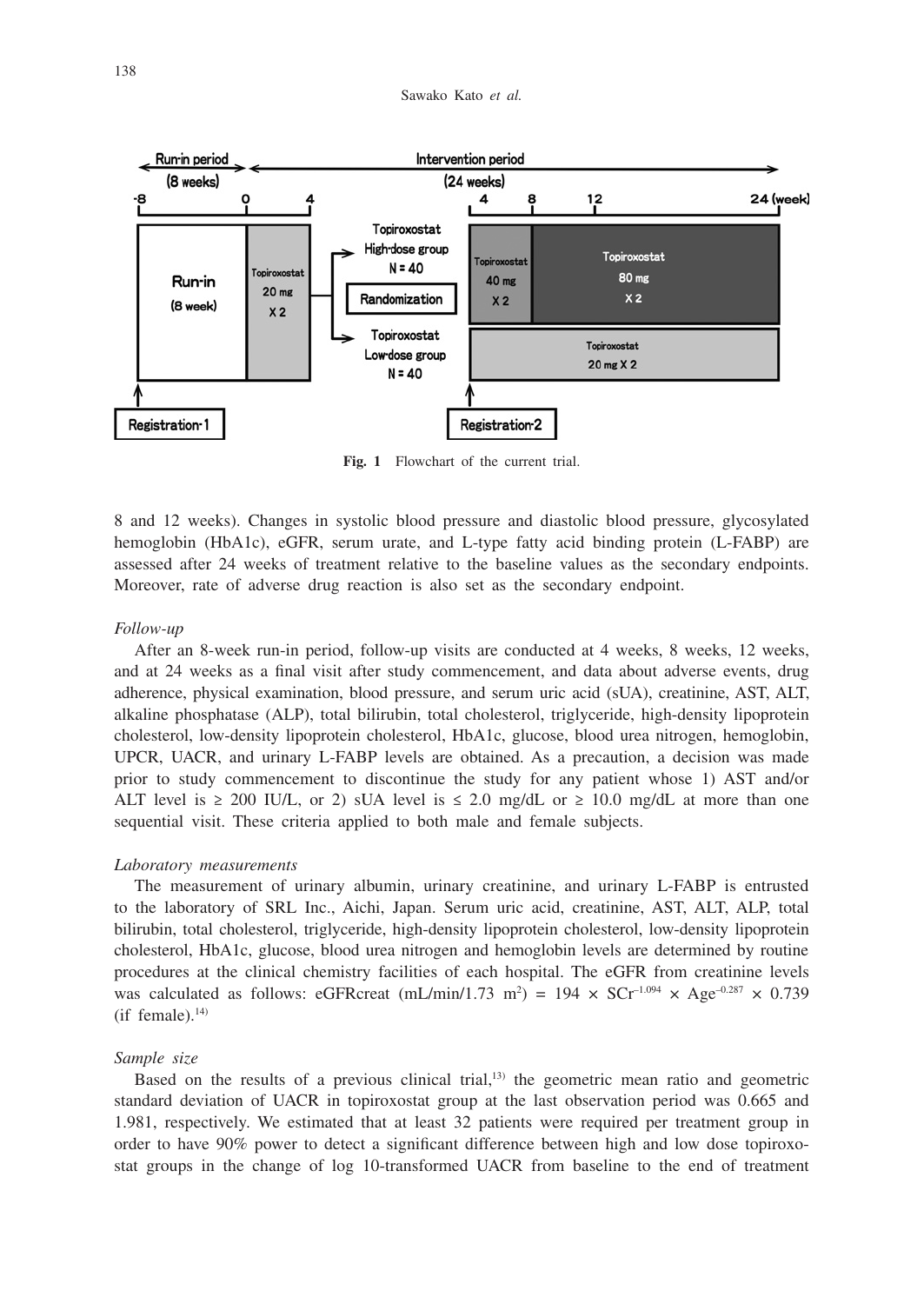with an effect size of 0.81 SD. Thus, we set 40 subjects per group (80 subjects in total) with consideration for potential discontinuation or dropout of enrolled patients in this study period.

#### *Statistical analysis*

This randomized trial is designed to demonstrate that high-dose topiroxostat treatment is superior to low dose topiroxostat in terms of the decrease of UACR from baseline. In this group of patients, after confirmation of a significant decrease in the UACR from baseline at the final visit in the topiroxostat high-dose group by paired t-test, the levels of decrease in UACR were compared between treatment groups by analysis of covariance including age, sex, baseline UACR, and baseline eGFR as covariates. Secondary endpoints included the change in UACR, UPCR, blood pressure level, HbA1c, eGFR, serum urate level, and L-FABP from the baseline analyzed using linear-mixed effect models, and the proportion of patients suffering from gouty arthritis and liver dysfunction were compared using chi-squared test or Fisher's exact test. The level of statistical significance is set at two-sided  $p < 0.05$  for all statistical analyses.

## RESULTS

The objective of the ETUDE study protocol is to confirm the anti-albuminuric effect of topiroxostat in hyperuricemic patients with diabetic nephropathy and overt proteinuria in a randomized controlled trial.

The study has currently enrolled 79 patients from the participating four facilities and is still recruiting patients (December 2015). We planned to enroll 80 patients. Two patients refused to participate in the study, and two patients were not able to continue in the study because of sudden death by traffic accident and terminal gastric cancer, respectively. One additional patient dropped out because of compliance with stop criteria as his sUA level was  $\geq 10.0$  mg/dL on two consecutive follow-up visits. There has been no severe adverse event due to topiroxostat. Initially, the enrollment period was scheduled to end in August 2015, but this period was extended due to shortage of enrolled patients. The study will end in 2017.

## DISCUSSION

Topiroxostat is one of the newest xanthine oxidase inhibitors (XOis) available and was recently approved for patients with hyperuricemia and/or gout in Japan. This current study will be the first trial to evaluate the efficacy of topiroxostat on albuminuria in patients with diabetic nephropathy in a randomized control study. These results will be helpful for practical use of the treatment of hyperuricemic patients with diabetic nephropathy and proteinuria in the clinical setting.

Hyperuricemia is a common complication in chronic kidney disease. Although it is controversial whether increasing uric acid levels can be considered a surrogate marker for decreased renal function or not, substantial evidence has shown that hyperuricemia may be a inducer and accelerator of hypertension and chronic kidney disease (CKD).<sup>15, 16</sup> In animal models, raising uric acid induced oxidative stress and endothelial dysfunction, and resulted in systemic and glomerular hypertension.17, 18) Interestingly, reduced albuminuria with amelioration of tubulointerstitial injury, as well as lowered uric acid levels was observed by treatment with allopurinol in diabetic mice with experimentally elevated uric acid.<sup>11)</sup> Salvatore *et al.* reported that serum uric acid was an independent risk factor of progressive renal dysfunction and in part was associated with onset of albuminuria in a 4-year follow-up cohort of about 14000 patients with type 2 diabetes.19)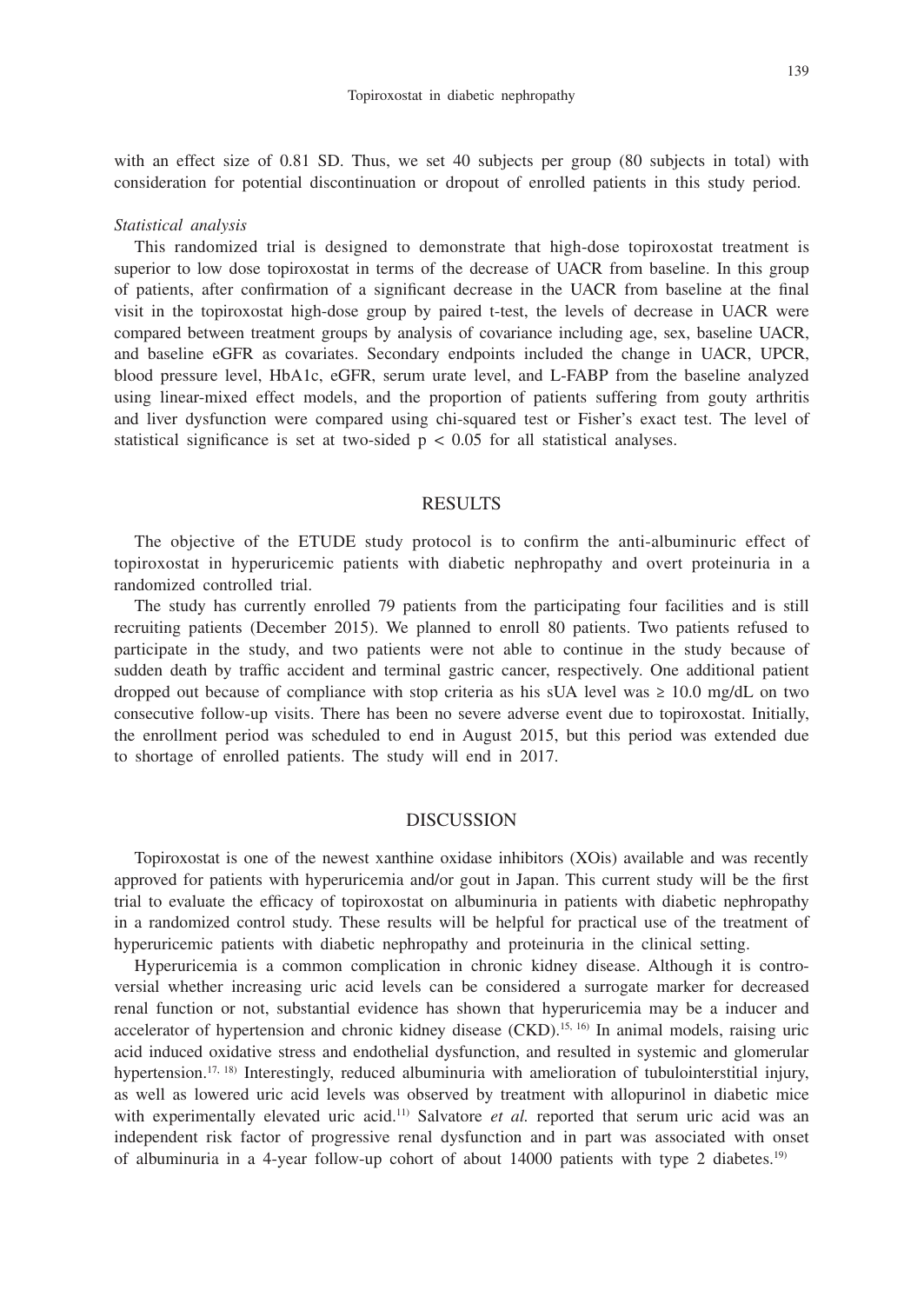A XOi is any substance that inhibits the activity of xanthine oxidase, an enzyme involved in purine metabolism. Inhibition of xanthine oxidase reduces the production of uric acid in humans, and several XOis have been applied in clinical practice for the treatment of gout and hyperuricemia all over the world.20) XOis are of two kinds: purine analogues, including allopurinol, and other non-purine agents. Although allopurinol has been a standard drug for the treatment of these diseases in CKD patients with decreased excretion of uric acid for a few decades, it is sometimes associated with adverse effects<sup>21)</sup> and difficulty of achievement of target uric acid levels under recommended doses.22) Febuxostat and topiroxostat are both non-purine selective inhibitors of xanthine oxidase, and topiroxostat has just become clinically available in Japan in 2013.<sup>23)</sup> Febuxostat was already reported to be more powerful than allopurinol.<sup>24)</sup> and may be more beneficial and safer for CKD patients since it is metabolized mainly by glucuronide formation and oxidation in the liver.

Several interventional studies using XOis have been reported in CKD. Siu *et al.* conducted a 12-month, prospective, randomized controlled trial comparing allopurinol to current therapy in 54 hyperuremic patients with mild and moderate CKD.25) In the allopurinol group, 16% reached the combined endpoints of dialysis and significant deterioration in renal function compared with  $46\%$  in the control group ( $p = 0.015$ ). Monemi *et al.* conducted a 4-month, double-blind randomized control trial comparing allopurinol to placebo in 40 patients with diabetic nephropathy and proteinuria.<sup>10)</sup> Serum uric acid levels and proteinuria were significantly lower in the patients taking allopurinol compared with the control group. In 2015, Sircar *et al.* reported that febuxostat slowed a reduction in the eGFR in a 6-month, double-blind, randomized, control study involving 45 patients with CKD stage 3 and 4.26) In 2015, Tanaka *et al.* reported that febuxostat decreased albuminuria as well as other urinary tubulointerstitial markers with significantly greater reduction in serum uric acid levels in a 12-week, randomized, open-label, control study in 40 hyperuricemic patients with stage 3 CKD.<sup>27)</sup> Hosoya *et al.* reported that compared to placebo, topiroxostat significantly reduced albuminuria in a 22-week, double-blind, randomized, controlled study in hyperuricemic patients with stage 3 CKD.<sup>13)</sup>

In conclusion, the ETUDE trial is the first randomized controlled study of topiroxostat in hyperuricemic patients with diabetic nephropathy and overt proteinuria. Recruitment of subjects is ongoing and the trial will end in 2017. Although further studies are needed, topiroxostat could be recommended as an alternative drug to control albuminuria in patients with diabetic nephropathy based on the results of this trial.

## ACKNOWLEDGMENTS

This study includes the following researchers: principal investigator, Shoichi Maruyama; safety monitoring committee, Yukio Yuzawa, Enyu Imai, and Hideki Ishii; clinical research coordinator and data management group, Keiko Aoyama, Kana Miyata, and Masami Hamada. This study was funded by Sanwa Kagaku Kenkyusho Co., Ltd.

# CONFLICT OF INTEREST

The Department of Nephrology, Nagoya University Graduate School of Medicine, report receiving research promotion grants from Astellas, Alexion, Otsuka. Kyowa Hakko Kirin, Daiichi Sankyo, Dainippon Sumitomo, Takeda, Torii, Pfizer, and Mochida. However, the research topics of these donation grants are not restricted. The Center for Advanced Medicine and Clinical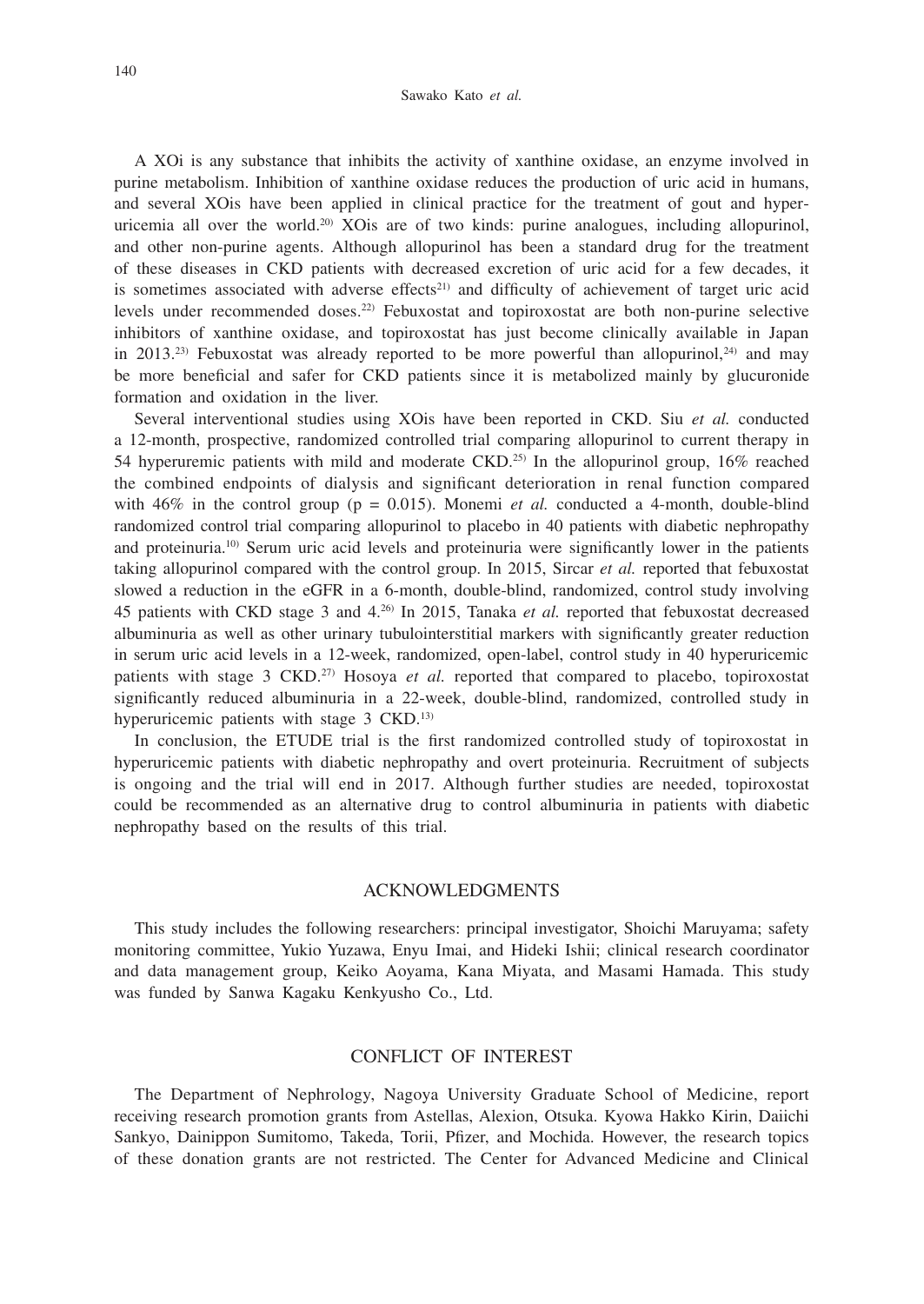Research, Nagoya University Hospital received a donation from Pfizer; however, the donation is not directly associated with this study.

## REFERENCES

- 1) International Diabetes Federation. *In: IDF Diabetes Altas*. pp. 29–49, 2013, Brussels.
- 2) Iseki K, Shinzato T, Nagura Y, Akiba T. Factors influencing long-term survival in patients on chronic dialysis. *Clin Exp Nephrol*, 2004; 8: 89–97.
- 3) Nakai S, Hanafusa N, Masakane I, Taniguchi M, Hamano T, Shoji T, *et al.* An overview of regular dialysis treatment in Japan (as of 31 December 2012). *Ther Apher Dial*, 2014; 18: 535–602.
- 4) Iseki K. Predictors of diabetic end-stage renal disease in Japan. *Nephrology*, 2005; 10 Suppl: S2–6.
- 5) Chan GC, Tang SC. Diabetic nephropathy: landmark clinical trials and tribulations. *Nephrol Dial Transplant*, 2016; 31: 359–368.
- 6) Bakris GL, Agarwal R, Chan JC, Cooper ME, Gansevoort RT, Haller H, *et al.* Mineralocorticoid Receptor Antagonist Tolerability Study-Diabetic Nephropathy Study G. Effect of Finerenone on Albuminuria in Patients With Diabetic Nephropathy: A Randomized Clinical Trial. *JAMA*, 2015; 314: 884–894.
- 7) Cachofeiro V, Goicochea M, de Vinuesa SG, Oubina P, Lahera V, Luno J. Oxidative stress and inflammation, a link between chronic kidney disease and cardiovascular disease. *Kidney Int Suppl*, 2008: S4–9.
- 8) Kato S, Maruyama S, Makino H, Wada J, Ogawa D, Uzu T, *et al.* Anti-albuminuric effects of spironolactone in patients with type 2 diabetic nephropathy: a multicenter, randomized clinical trial. *Clin Exp Nephrol*, 2015; 19: 1098–1106.
- 9) Kamiyama M, Urushihara M, Morikawa T, Konishi Y, Imanishi M, Nishiyama A, *et al.* Oxidative stress/ angiotensinogen/renin-angiotensin system axis in patients with diabetic nephropathy. *Int J Mol Sci*, 2013; 14: 23045–23062.
- 10) Momeni A, Shahidi S, Seirafian S, Taheri S, Kheiri S. Effect of allopurinol in decreasing proteinuria in type 2 diabetic patients. *Iran J Kidney Dis*, 2010; 4: 128–132.
- 11) Kosugi T, Nakayama T, Heinig M, Zhang L, Yuzawa Y, Sanchez-Lozada LG, *et al.* Effect of lowering uric acid on renal disease in the type 2 diabetic db/db mice. *Am J Physiol Renal Physiol*, 2009; 297: F481–488.
- 12) George J, Struthers AD. Role of urate, xanthine oxidase and the effects of allopurinol in vascular oxidative stress. *Vasc Health Risk Manag*, 2009; 5: 265–272.
- 13) Hosoya T, Ohno I, Nomura S, Hisatome I, Uchida S, Fujimori S, *et al.* Effects of topiroxostat on the serum urate levels and urinary albumin excretion in hyperuricemic stage 3 chronic kidney disease patients with or without gout. *Clin Exp Nephrol*, 2014; 18: 876–884.
- 14) Matsuo S, Imai E, Horio M, Yasuda Y, Tomita K, Nitta K, *et al.* Collaborators developing the Japanese equation for estimated GFR. Revised equations for estimated GFR from serum creatinine in Japan. *Am J Kidney Dis*, 2009; 53: 982–992.
- 15) Feig DI, Mazzali M, Kang DH, Nakagawa T, Price K, Kannelis J, *et al.* Serum uric acid: a risk factor and a target for treatment? *J Am Soc Nephrol*, 2006; 17: S69–73.
- 16) Johnson RJ, Nakagawa T, Jalal D, Sanchez-Lozada LG, Kang DH, Ritz E. Uric acid and chronic kidney disease: which is chasing which? *Nephrol Dial Transplant*, 2013; 28: 2221–2228.
- 17) Sanchez-Lozada LG, Soto V, Tapia E, Avila-Casado C, Sautin YY, Nakagawa T, *et al.* Role of oxidative stress in the renal abnormalities induced by experimental hyperuricemia. *Am J Physiol Renal Physiol*, 2008; 295: F1134–1141.
- 18) Sanchez-Lozada LG, Tapia E, Santamaria J, Avila-Casado C, Soto V, Nepomuceno T, *et al.* Mild hyperuricemia induces vasoconstriction and maintains glomerular hypertension in normal and remnant kidney rats. *Kidney Int*, 2005; 67: 237–247.
- 19) De Cosmo S, Viazzi F, Pacilli A, Giorda C, Ceriello A, Gentile S, *et al.* Serum Uric Acid and Risk of CKD in Type 2 Diabetes. *Clin J Am Soc Nephrol*, 2015; 10: 1921–1929.
- 20) Pacher P, Nivorozhkin A, Szabo C. Therapeutic effects of xanthine oxidase inhibitors: renaissance half a century after the discovery of allopurinol. *Pharmacol Rev*, 2006; 58: 87–114.
- 21) Terkeltaub RA. Clinical practice. Gout. *N Engl J Med*, 2003; 349: 1647–1655.
- 22) van Echteld IA, van Durme C, Falzon L, Landewe RB, van der Heijde DM, Aletaha D. Treatment of gout patients with impairment of renal function: a systematic literature review. *J Rheumatol Suppl*, 2014; 92: 48–54.
- 23) Ohya M, Shigematsu T. A new xanthine oxidase inhibitor: the uric acid reduction and additional efficacy in CKD patients. *Clin Exp Nephrol*, 2014; 18: 835–836.